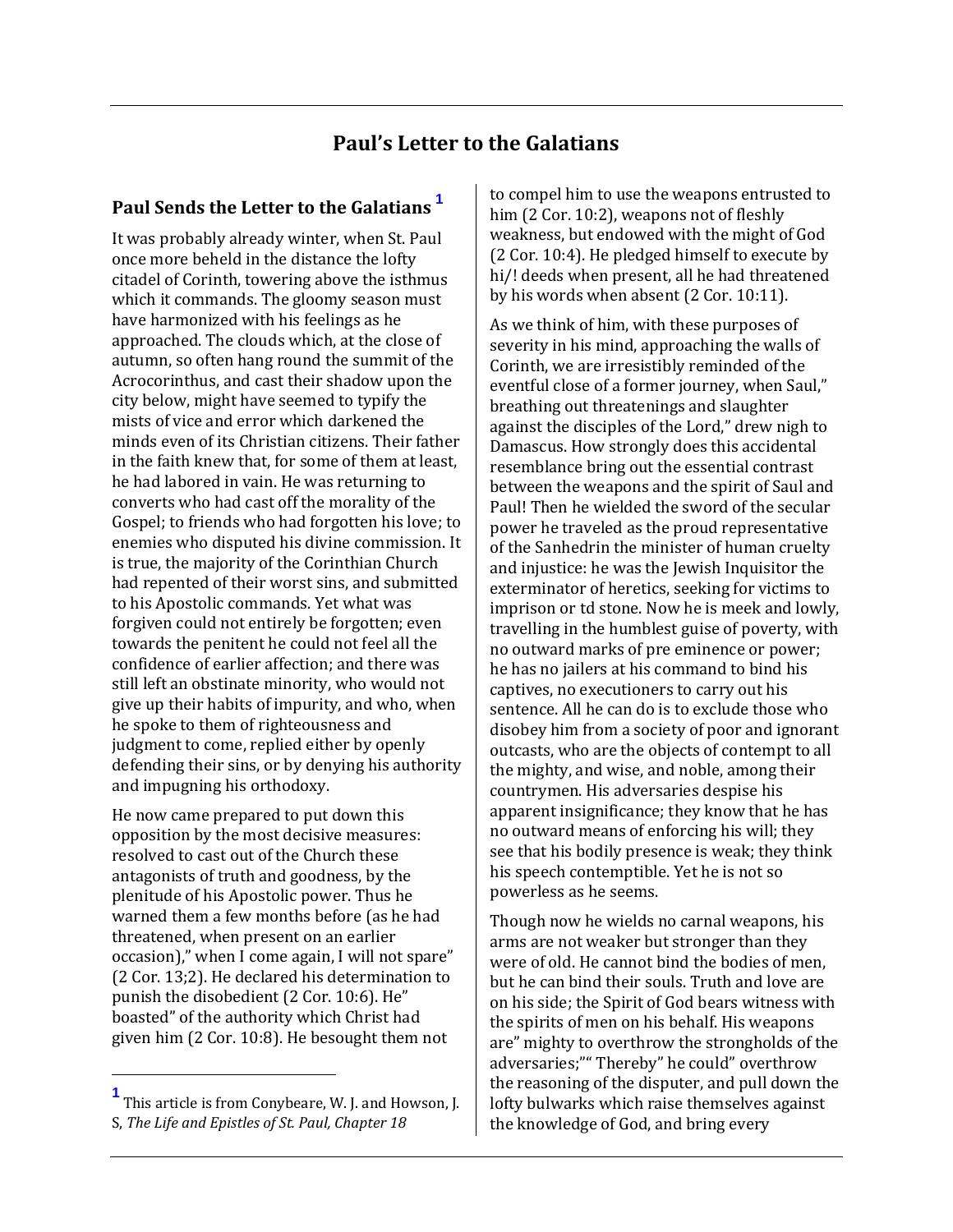rebellious thought into captivity and subjection to Christ"

Nor is there less difference in the spirit of his warfare than in the character of his weapons. Then he" breathed out threatenings and slaughter;" he" made havoc of the Church;" he" haled men and women into prison;" he" compelled them to blaspheme." When their sentence was doubtful, he gave his vote for their destruction; he was" exceedingly mad against them." Then his heart was filled with pride and hate, uncharitableness and self will.

But now his proud and passionate nature is transformed by the Spirit of God; he is crucified with Christ: the fervid impetuosity of his character is tempered by meekness and gentleness; his very denunciations and threats of punishment are full of love; he grieves over his contumacious opponents; the thought of their pain fills him with sadness." For if I cause you grief, who is there to cause me joy?" (2 Cor. 2:2) He implores them, even at the eleventh hour, to save him from the necessity of dealing harshly with them; he had rather leave his authority doubtful, and still remain liable to the sneers of his adversaries, than establish it by their punishment (2 Cor. 13:7 9). He will condescend to the weakest prejudices, rather than cast a stumbling block in a brother's path; he is ready to become " all things to all men," that he may" by all means save some"

Yet all that was good and noble in the character of Saul remains in Paul, purified from its old alloy. The same zeal for God burns in his heart, though it is no longer misguided by ignorance or warped by party spirit. The same firm resolve is seen in carrying out his principles to \heir consequences, though he shows it not in persecuting but in suffering. The same restless energy, which carried him from Jerusalem to Damascus that he might extirpate heresy, now urges him from one end of the world to the other, **<sup>2</sup>** that he may bear the tidings of

j

salvation.

The painful anticipations which saddened his return to Corinth were not, however, altogether unrelieved by happier thoughts. As he approached the well known gates, in the midst of that band of faithful friends who accompanied him from Macedonia, his memory could not but revert to the time when first he

entered the same city, a friendless and lonely **<sup>3</sup>** stranger. He could not but recall the feelings of extreme depression with which he first began his missionary work at Corinth, after his unsuccessful visit to Athens.

The very firmness and bold confidence which now animated him, the assurance which he felt of victory over the opponents of truth, must have reminded him by contrast of the anxiety and self distrust **<sup>4</sup>** which weighed him down at his first intercourse with the Corinthians, and which needed a miraculous vision (Acts 18:9) for its removal. How could he allow discouragement to overcome his spirit, when he remembered the fruits borne by labors which had begun in so much sadness and timidity? It was surely something that hundreds of believers now called on the name of the Lord Jesus, who when he first came among them had worshipped nothing but the deification of their own lusts.

Painful no doubt it was to find that their conversion had been so incomplete; that the pollutions of heathenism still defiled those who had once washed away the stains" of sin; yet the majority of the Church had repented of their offences; the number who obstinately persisted in sin was but small; and if many of the adult converts were so tied and bound by the chains

j is, to travel from the eastern to the Western extremities of the civilized world. See Rom. 15:28

**<sup>2</sup>** He was at this very time intending to go first to Jerusalem, thence to Rome, and thence to Spain; that

**<sup>3</sup>** He was left at Athens along (1 Thess. 3:1) and so remained until Timothy and Silas rejoined him at Corinth.

**<sup>4</sup>** See 1 Cor. 2:1-3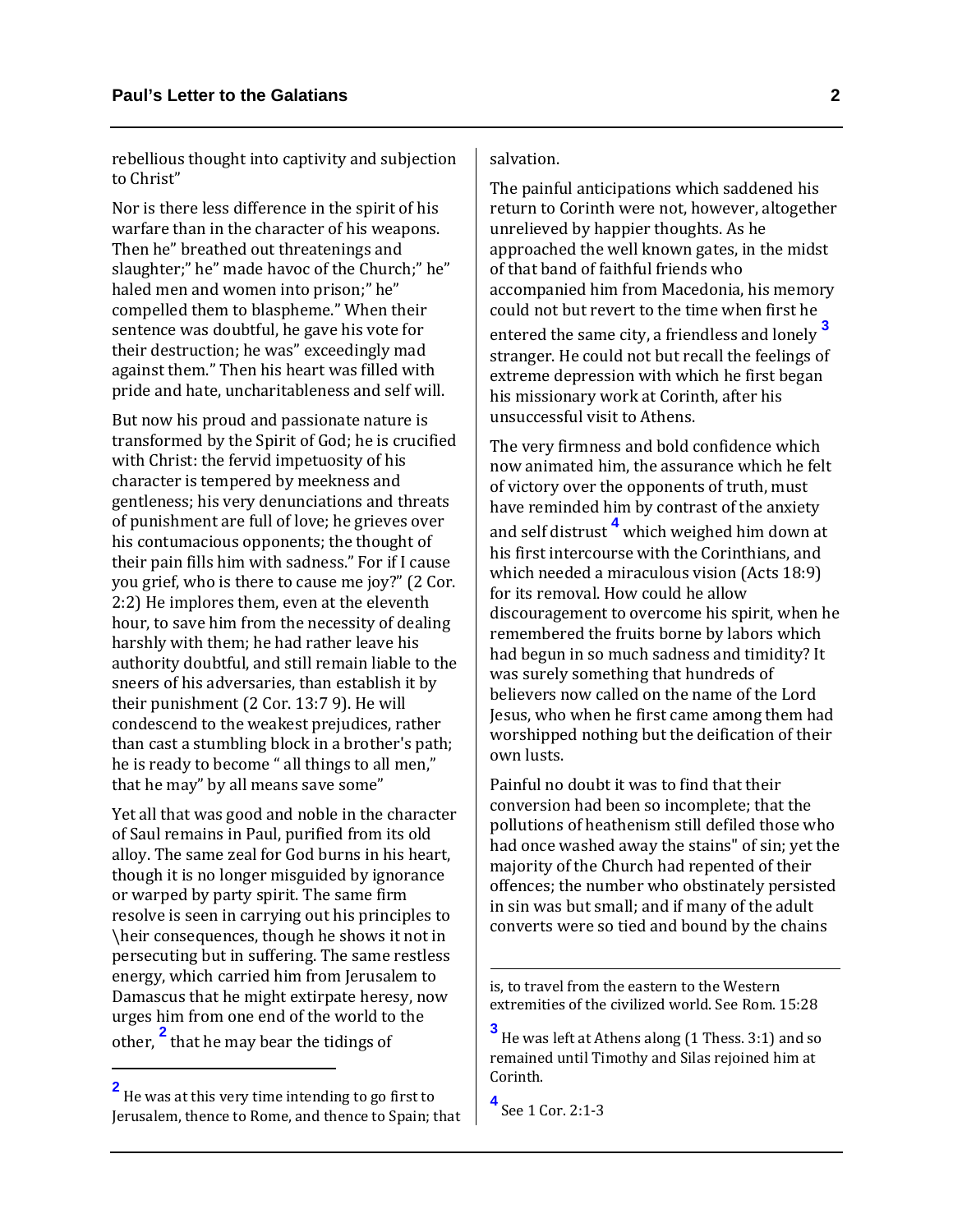of habit, that their complete deliverance could scarce be hoped for, yet at least their children might be brought up in the nurture and admonition of the Lord. Moreover, there were some, even in this erring Church, on whom St. Paul could think with unmingled satisfaction; some who walked in the Spirit, and did not fulfill the lust of the flesh: who were created anew in Christ Jesus; with whom old things had passed away, and all things had become new; who dwelt in Christ, and Christ in them.

Such were Erastus the treasurer, and Stephanas, the first fruits of Achaia; such were Fortunatus and Achaicus, who had lately traveled to Ephesus on the errand of their brethren; such was Gaius, who was even now preparing to welcome beneath his hospitable roof the Apostle who had thrown open to himself the door of entrance into the Church of Christ. When St. Paul thought of" them that were such," and of the many others "who worked with them and labored," (1 Cor. 16:60 as he threaded the crowded streets on his way to the house of Gaius, doubtless he" thanked God and took courage"

But a painful surprise awaited him on his arrival. He found that intelligence had reached Corinth from Ephesus, by the direct route, of a more recent date than any which he had lately received; and the tidings brought by this channel concerning the state of the Galatian churches, excited both his astonishment and his indignation. **<sup>5</sup>** His converts there, whom he seems to have regarded with peculiar affection, and whose love and zeal for himself had formerly been so conspicuous, were rapidly forsaking his teaching, and falling an easy prey to the arts of Judaizing missionaries from Palestine.

We have seen the vigor and success with which the Judaizing party at Jerusalem were at this period pursuing their new tactics, by carrying

j

the war into the territory of their great opponent, and endeavoring to counterwork him in the very centre of his influence, in the bosom of those Gentile Churches which he had so lately founded. We know how great was the difficulty with which he had defeated (if, indeed, they were yet defeated) the agents of this restless party at Corinth; and now, on his reaching that city to crush the last remains of their opposition, he heard that they had been working the same mischief in Galatia, where he had least expected it.

There, as in most of the early Christian communities, a portion of the Church had been Jews by birth; and this body would afford a natural fulcrum for the efforts of the Judaizing teachers; yet we cannot suppose that the number of Jews resident in this inland district could have been very large. And St. Paul in addressing the Galatians, although he assumes that there were some among them familiar with the Mosaic law, yet evidently implies that the majority were converts from heathenism. (cf. Gal. 4:8) It is remarkable, therefore, that the Judaizing emissaries should so soon have gained so great a hold over a church consisting mainly of Gentile Christians; and the fact that they did so proves not only their indefatigable activity, but also their skill in the arts of conciliation and persuasion. It must be remembered, however, that they were by no means scrupulous as to the means which they employed to effect their objects.

At any cost of falsehood and detraction, they resolved to loosen the hold of St. Paul upon the affection and respect of his converts. Thus to the Galatians they accused him of a want of uprightness, in observing the Law himself whilst among the Jews, yet persuading the Gentiles to renounce it ; (Gal. 5:11) they argued that his motive was to keep his converts in a subordinate state, excluded from the privileges of a full covenant with God, which was enjoyed by the circumcised alone; (Gal. 4:16) they declared that he was an interested flatterer," becoming all things to all men," that he might make a party for himself; and above all, they

**<sup>5</sup>** This is on the assumption that the Epistle to the Galatians was written soon after St. Paul's arrival at Corinth on the present occasion.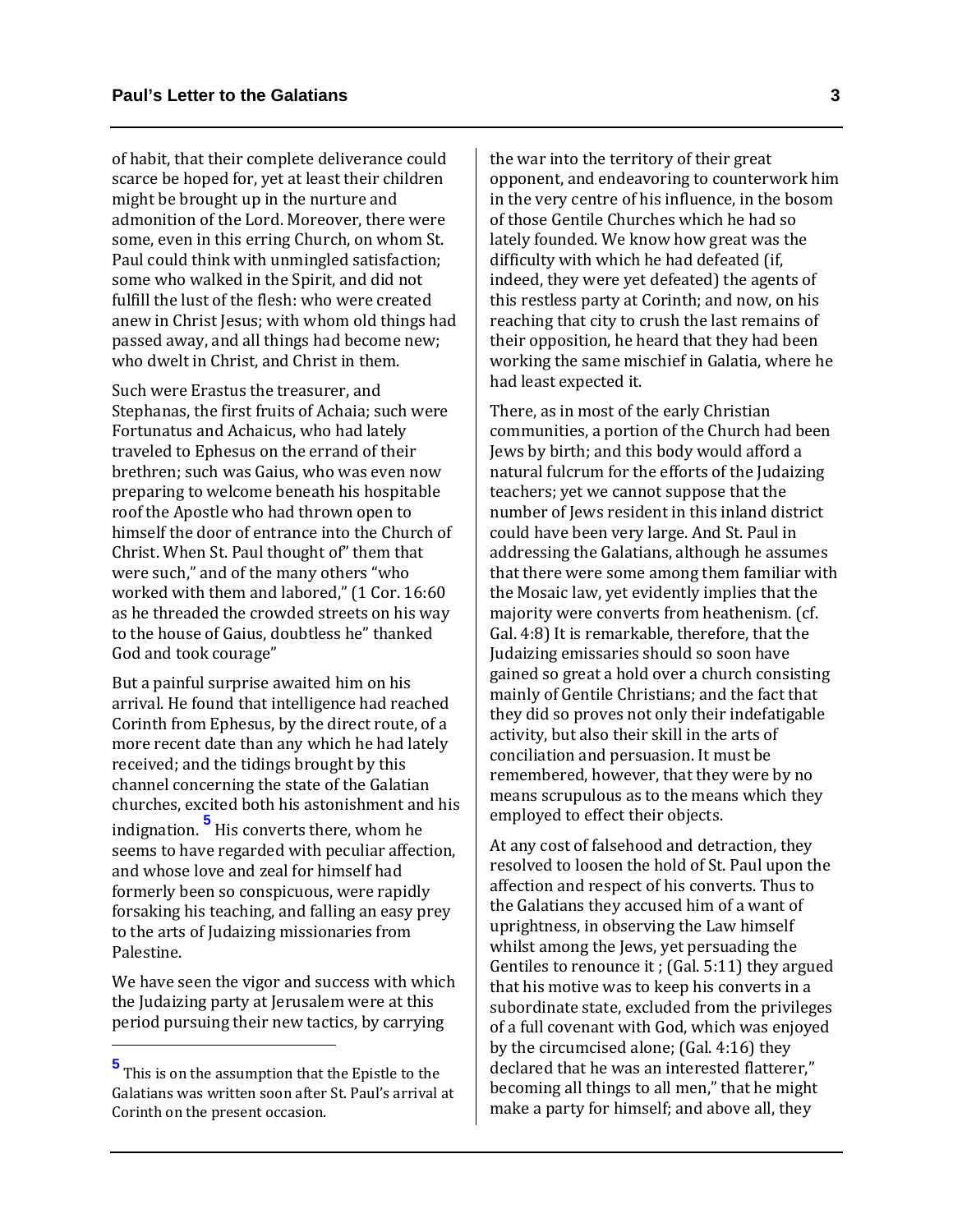insisted that he falsely represented himself as an apostle of Christ, for that he had not, like the Twelve, been a follower of Jesus when He was on earth, and had not received His commission; that, on the contrary, he was only a teacher sent out by the authority of the Twelve, whose teaching was only to be received so far as it agreed with theirs and was sanctioned by them; whereas his doctrine (they alleged) was now in opposition to that of Peter and James, and the other" Pillars" of the Church.

By such representations they succeeded to a great extent in alienating the Galatian Christians from their father in the faith: already many of the recent converts submitted to circumcision, (Gal. 6:13) and embraced the party of their new teachers with the same zeal which they had formerly shown for the Apostle of the Gentiles; (Gal. 4:14,15) and the rest of the Church was thrown into a state of agitation and division.

On receiving the first intelligence of these occurrences, St. Paul hastened to check the evil before it should have become irremediable. He wrote to the Galatians an Epistle which begins with an abruptness and severity showing his sense of the urgency of the occasion, and the greatness of the danger. It is also frequently characterized by a tone of sadness, such as would naturally be felt by a man of such warm affections when he heard that those whom he loved were forsaking his cause and believing the calumnies of his enemies. In this letter his principal object is to show that the doctrine of the Judaizers did in fact destroy the very essence of Christianity, and reduced it from an inward and spiritual life to an outward and ceremonial system; but in order to remove the seeds of alienation and distrust which had been designedly planted in the minds of his converts, he begins by fully contradicting the falsehoods which had been propagated against himself by his opponents, and especially by vindicating his title to the Apostolic office as received directly from Christ, and exercised independently of the other Apostles. Such were the circumstances and such the objects which led him to write the

following Epistle.

## **Epistle to the Galatians**

# **Galatians 1**

PAUL an Apostle sent not from men nor by man but by Jesus Christ, and God the Father, who raised Him from the dead· With all the brethren in my company; To THE CHURCHES OF GALATIA.

Grace be to you and peace from God our Father, and our Lord Jesus Christ; who gave Himself for our sins, that He might deliver us from this present evil world, according to the will of our God and Father; to whom be glory, even unto the ages of ages. Amen

I marvel that you are so soon shifting your ground, and forsaking Him who called you in the grace of Christ, for a new Glad tidings; which is nothing else but the device of certain men who are troubling you, and who desire to pervert the Glad tidings of Christ. But even though I myself, or an angel from heaven, should declare to you any other Glad tidings that that which I declared, let him be accursed. As I have said before, so now I say again, if any man is come to you with a Glad tidings different from that which you received before, let him be accursed. Think ye that man's assent, or God's is now my object? or is it that I seek favor with men? Nay, if I still sought favor with men, I should not be the bondsman of Christ.

For I certify you, brethren, that the Glad tidings which I brought you is not of man's devising. For I myself received it not from man, nor was it taught me by man's teaching, but by the revelation of Jesus Christ. For you have heard of my former behavior in the days of my Judaism, how I persecuted beyond measure the Church of God, and strove to root it out, and outran in Judaism many of my own age and nation, being more exceedingly zealous for the traditions of my fathers. But when it pleased Him, who set me apart from my mother's womb and called me by His grace, to reveal His Son in me, that I might proclaim His Glad tidings among the Gentiles, I did not take counsel with flesh and blood, nor yet did I go up to Jerusalem to those who were Apostles before me, but I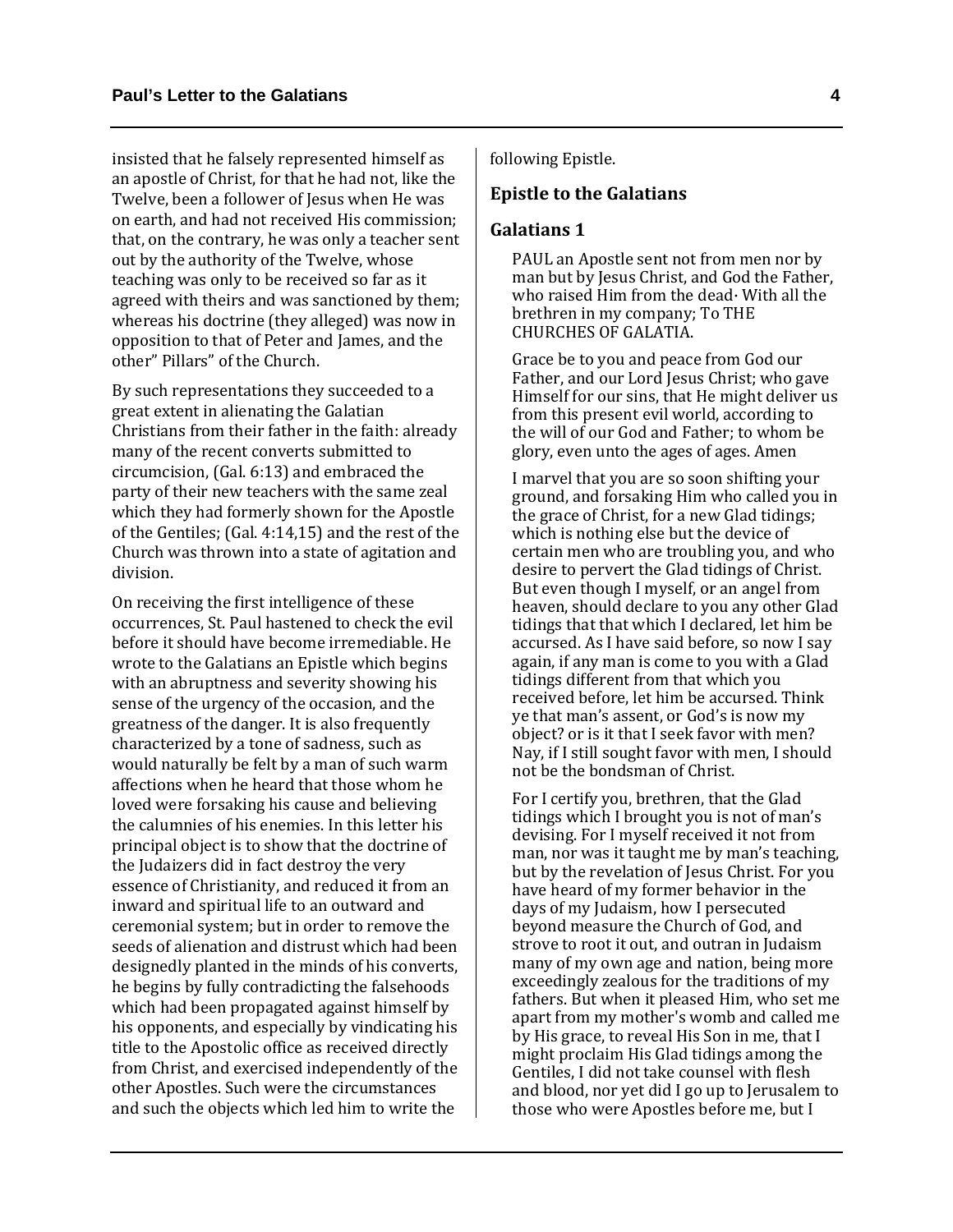departed immediately into Arabia, and from thence returned to Damascus. Afterwards, when three years had passed, I went up to Jerusalem, that I might know Cephas and with him I remained fifteen days; but other of the Apostles saw I none, save only James, the brother of the Lord. (Now in this which I write to you, behold I testify before God that I lie not.) After this I came into the regions of Syria and Cilicia ; but I was still unknown by face to the Churches of Christ in Judea: tidings only were brought them from time to time, saying," He who was once our persecutor now bears the Glad tidings of that Faith, which formerly he labored to root out." And they glorified God in me.

#### **Galatians 2**

Then fourteen years after, I went up again to Jerusalem with Barnabas, and took Titus with me also.

At that time I went up in obedience to a revelation, and I communicated to the brethren in Jerusalem the Glad tidings which I proclaimed among the Gentiles; but to the chief brethren I communicated it privately, lest perchance my labors, either past or present, might be fruitless. Yet not even Titus, my own companion (being a Greek), was compelled to be circumcised. But this communication [with the Apostles in Judea ] I undertook on account of the false brethren who gained entrance by fraud, for they crept in among us to spy out our freedom (which we possess in Christ Jesus) that they might enslave us under their own yoke. To whom I yielded not the submission they demanded; no, not for an hour; that the truth of the Glad tidings might stand unaltered for your benefit.

But from those who were held in chief reputation it matters not to me of what account they were, God is no respecter of persons those (I say) who were the chief in reputation gave me no new instruction; but, on the contrary, when they saw that I had been charged to preach the Glad tidings to the uncircumcised, as Peter to the circumcised (for He who wrought in Peter for the Apostleship of the circumcision, wrought also in me for the Gentiles), and when they had learned the grace which had

been given me, James, Cephas, and John, who were accounted chief pillars, gave to me and Barnabas the right hand of fellowship, purposing that we should go to the Gentiles, and they to the Jews; provided only, that we should remember the poor, **<sup>6</sup>** which I have accordingly endeavored to do with diligence. But when Cephas came to Antioch, I withstood him to the face, because he had incurred reproach; :for before the coming of certain [brethren] from James, he was in the habit of eating with the Gentiles; but when they came, he began to draw back, and to separate himself from the Gentiles, for fear of the Jewish brethren. And he was joined in his dissimulation by the rest of the Jews [in the Church of Antioch], so that even Barnabas was drawn away with them to dissemble in like manner. But when I saw that they were walking in a crooked path, and forsaking the truth of the Glad tidings, I said to Cephas before them all," if thou, being born a Jew, art wont to live according to the customs of the Gentiles, and not of the Jews, how is it that you constrain the Gentiles to keep the ordinances of the Jews ? We are Jews by birth, and not unhallowed Gentiles; yet, knowing that a man is not justified by the works of the Law, but by the faith of Jesus Christ, we ourselves also have put our faith in Christ Jesus, that we might be justified by the faith of Christ, and not by the works of the Law; for by the works of the Law "shall no flesh be justified." (Psalm 143:2)

But what if, while seeking to be justified in Christ, we have indeed reduced ourselves also to the sinful state of unhallowed Gentiles? Is Christ then a minister of sin? God forbid!

For if I again build up that [structure of the Law] which I have overthrown, then I represent myself as a transgressor. Whereas I, through the operation of the Law, became dead to the Law, that I might 20 live to God. I am crucified with Christ; it is no more I that live, but Christ is living in me; and my outward life which still remains, I live in the faith of the Son of God, who loved me and

j

**<sup>6</sup>** Namely, the poor Christians in Judea.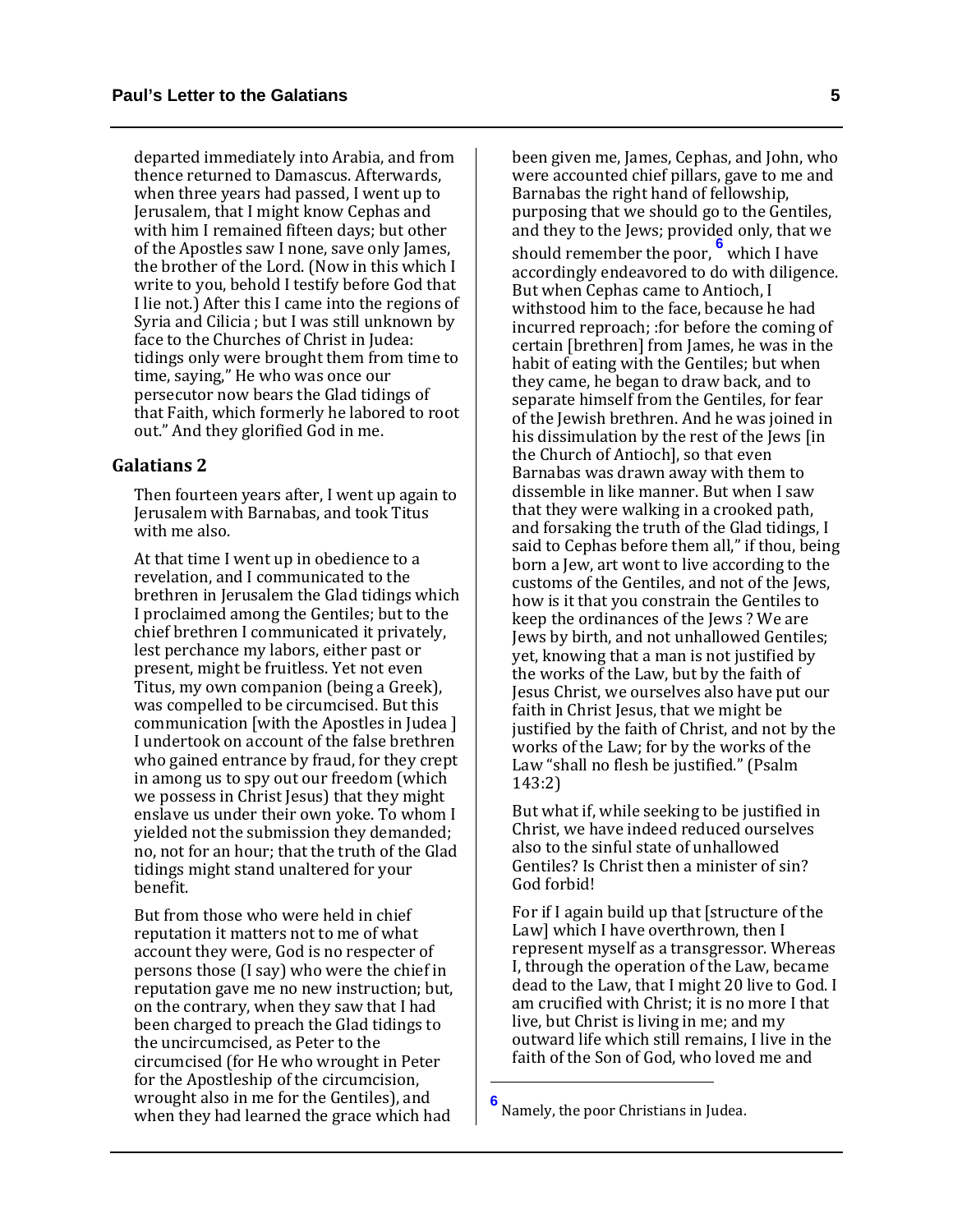gave Himself for me. I frustrate not God's gift of grace [like those who seek righteousness in the Law]; for if the Law can make men righteous, then Christ died in vain.

# **Galatians 3**

O foolish Galatians, who has bewitched you? You, before whose eyes was held up the picture of Jesus Christ upon the cross. One question I would ask you. When you received the Spirit, was it from the works of the Law, or the preaching of Faith? Are you so senseless? Having begun in the Spirit, would you now end in the Flesh? Have you received so many benefits in vain if indeed it has been in vain? Whence, I say, are the gifts of Him who furnishes you with the fullness of the Spirit, and works in you the power of miracles? From the deeds of the Law, or from the preaching of Faith?

So likewise "Abraham had faith in God, and it was reckoned unto him for righteousness." (Gen. 15:6) Know, therefore, that they only are the sons of Abraham who are children of Faith. And the Scripture, foreseeing that God through Faith justifies [not the Jews only but] the Gentiles, declared beforehand to Abraham the Glad tidings, saying, "All the nations of the Gentiles shall be blessed in thee." (Gen. 12:3) So then, they who are children of Faith [whether they be Jews or Gentiles] are blessed with faithful Abraham.

For all they who rest upon **<sup>7</sup>** the works of the Law are under a curse; for it is written, "Cursed is every one that continues not in all things which are written in the book of the Law to do them." (Deut. 27:26) And it is manifest that no man is counted righteous in God's judgment under the conditions of the Law ; for it is written, "By faith shall the righteous live." (Hab. 2:4) But the Law rests not on Faith, but declares, "The man that hath done these things shall live therein." (Lev. 18:5).

Christ has redeemed us from the curse of the Law, having become accursed for our sakes

j

(for it is written, "Cursed is every one that hangs on a tree." (Deut. 21:23) to the end that in Christ Jesus the blessing of Abraham might come unto the Gentiles; that through Faith we might receive the promise of the Spirit.

Brethren, I speak in man's language, nevertheless, a man's covenant, when ratified, cannot by its giver be annulled, or set aside by a later addition. Now God's promises were made to Abraham and to his seed; the scripture says not "and to thy seeds," as if it spoke of many, but as of one, "and to thy seed;" **<sup>8</sup>** and this seed is Christ. But this I say; a covenant which had been ratified before by God, to be fulfilled in Christ, the Law which was given four hundred and thirty years afterwards, cannot make void, to the annulling of the promise. For if the inheritance comes from the Law, it comes no longer from promise; whereas God has given it to Abraham freely by promise.

To what end, then, was the Law? it was added because of the transgressions of men, till the Seed should come, to whom belongs the promise; and it was enacted by the ministration of angels **<sup>9</sup>** through the hands of [Moses, who was] a mediator [between God] and the people]. Now where a mediator is, there must be two parties. But God is one there is no second party to His promise].

Do I say then that the Law contradicts the promises of God? that be far from me! For had a Law been given which could raise men from death to life, then would righteousness be truly from the Law. But the Scripture (on the other hand) has shut up the whole world together under sin, that from Faith in Jesus Christ the promise might be given to the faithful.

**<sup>8</sup>** Gen. 13:15. The meaning of the argument is that the recipients of God's promises are not to be looked on as an aggregate of different individuals, or of different races, but are all one body, whereof Christ is the head.

j

**<sup>7</sup>** Literally, *who have their root in the works of the Law*, or, according to the Hebrew image, *the children of the works of the Law*.

**<sup>9</sup>** Compare Acts 7:53.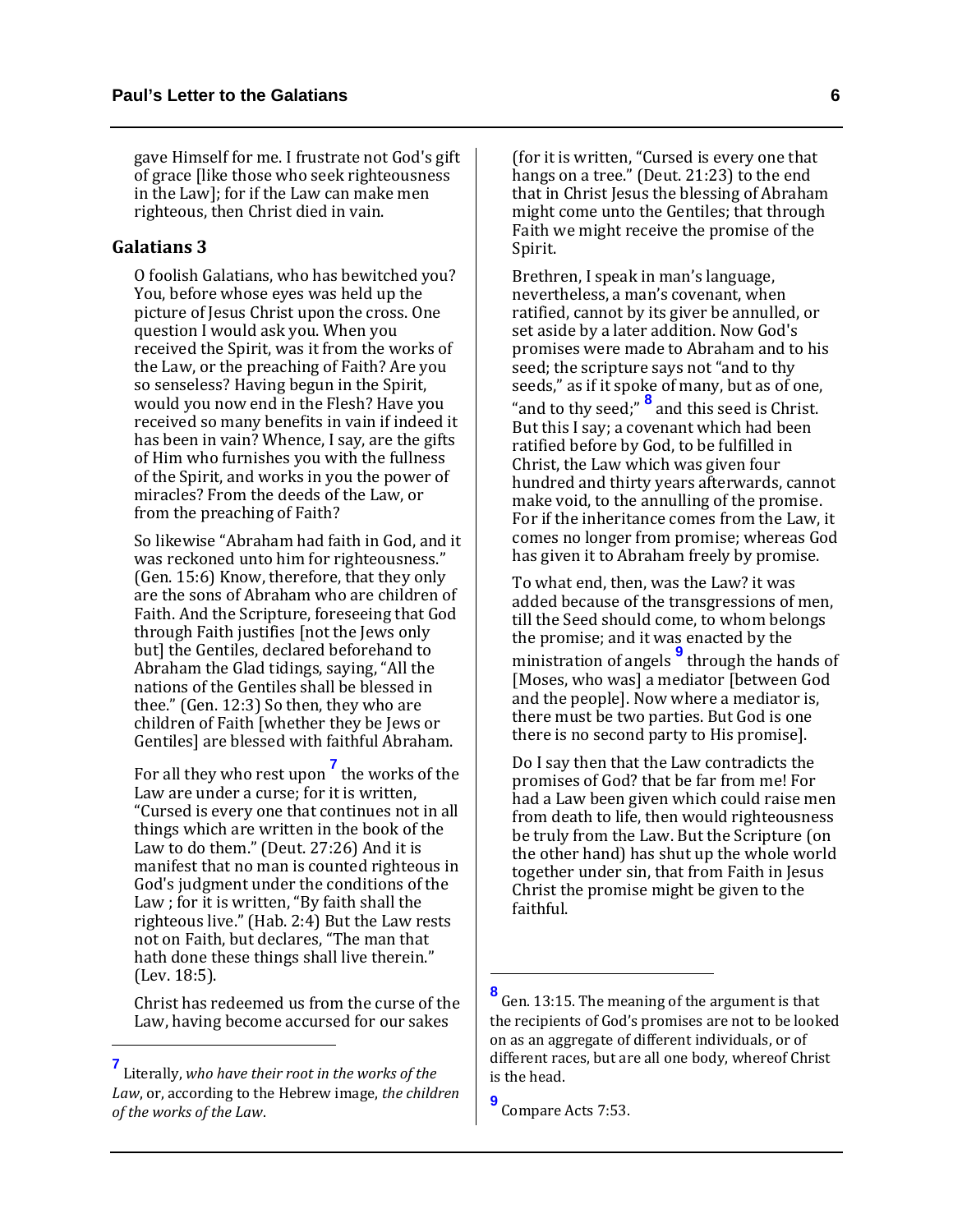But before Faith came, we were shut up in prison, in ward under the Law, in preparation for the Faith which should afterwards be revealed. Thus, even as the slave who leads a child to the house of the schoolmaster, so the Law has led us to [our teacher] Christ, that by Faith we might be justified: but now that Faith is come, we are under the slave's care no longer. For you are all the sons of God, by your faith in Christ Jesus: yea, whosoever among you have been baptized unto Christ, have clothed yourselves with Christ. In Him there is neither Jew nor Gentile, neither slave nor freeman, neither male nor female; for you all are one in Christ Jesus. .And if you are Christ's, then you are .Abraham's seed, and heirs of the blessing by promise.

#### **Galatians 4**

Now I say, that the heir, so long as he is a child, has no more freedom than a slave, though he is owner of the whole inheritance; but he is under overseers and stewards until the time appointed by his father. And so we also [who are Israelites] when we were children, were in bondage, under our childhood's lessons of outward ordinances. But when the appointed time was fully come, God sent forth His Son, who was born of a woman, and born subject to the Law; that He might redeem from their slavery the subjects of the Law, that we might be adopted as the sons of God. And because you are the sons of God, He has sent forth the Spirit of His Son into your hearts, crying unto Him "Father." Wherefore thou [who canst so pray] art no more a slave, but a son: and if a son, then an heir of God through Christ.

But formerly, when you knew not God, you were in bondage to gods that have no real being. now, when you have gained the knowledge of God, or rather, when God has acknowledged you, how is it that you are turning backwards to those childish lessons, weak and beggarly as they are; eager to place yourselves once more in bondage under their dominion? Are you observing

days, and months, **<sup>10</sup>** and seasons, **<sup>11</sup>** and years. **<sup>12</sup>** I am fearful for you, lest I have spent my labor on you in vain. I beseech you, brethren, to become as I am, [and seek no more a place among the circumcised;] for I too have become as you 11 are [and have cast away the pride of my circumcision] . You have never wronged me: on the contrary, although it was sickness (as you know) which caused me to preach the Glad tidings to you at my first visit, yet you neither scorned nor loathed the bodily infirmity which was my trial; **<sup>13</sup>** but you welcomed me as an angel of God, yea, even as Christ Jesus. Why, then, did you think yourselves so happy? (for I bear you witness that, if it had been possible, you would have torn out your own eyes **<sup>14</sup>** and given them to

j

**<sup>10</sup>** The seven months.

**<sup>11</sup>** The seasons of the great Jewish feasts.

**<sup>12</sup>** The Sabbatical and Jubilee years. From this it has been supposed that this Epistle must have been written in a Sabbatical year. But this does not necessarily follow, because the word may be merely inserted to complete the sentence; and of course those who observed the Sabbaths, festivals, &c., would intend to observe also the Sabbatical years when they came. The plural' years' favors this view.

**<sup>13</sup>** This was probably the same disease mentioned 2 Cor. 12:7. It is very unfortunate that the word temptation has so changed its meaning in the last two hundred and fifty years, as to make the Authorized Version of this verse a great source of misapprehension to ignorant readers. Some have even been led to imagine that St. Paul spoke of a sinful habit in which he indulged, and to the dominion of which he was encouraged (2 Cor. 12:9) contentedly to resign himself! We should. add that if, with some of the best MSS., we read' your,' it makes no very material difference in the sense; St. 'Paul's sickness would then be called the trial of the Galatians.

**<sup>14</sup>** This certainly seems to confirm the view of those who suppose St. Paul's malady to have been some disease in the eyes. The "your" appears emphatic, as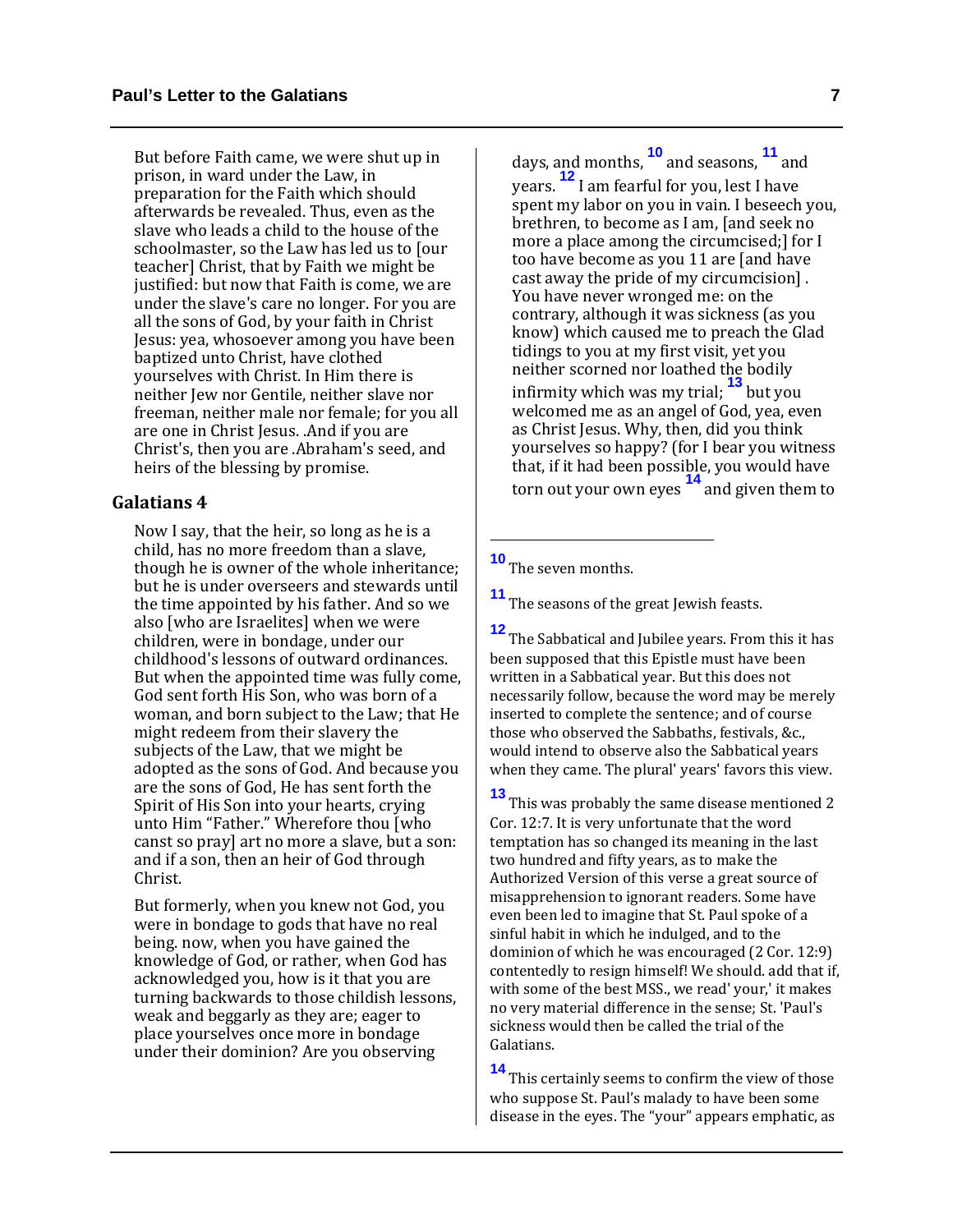me.) Am I then become your enemy **<sup>15</sup>** because I tell you the truth? They [who call me so] show zeal for you with no good intent; they would shut you out from others that your zeal may be for them alone. But it is good to be zealous in a good cause, and that at all times, and not when zeal lasts only [like yours] while I am present with you. My beloved children, I am again bearing the pangs of travail for you, till Christ be fully formed within you. I would that I were present with you now, that I might change my tone; for you fill me with perplexity.

Tell me ye that desire to be under the Law will you not hear the Law? For therein it is written that Abraham had two sons; one by the bondwoman, the other by the free. But the son of the bondwoman was born to him after the flesh: whereas the son of the free woman was born by virtue of the promise. Now, all this is allegorical; for these two women are the two covenants; the first given from Mount Sinai, whose children are born into bondage, which is Hagar (for the word Hagar **<sup>16</sup>** in Arabia signifies :Mount Sinai): and she answers to the earthly Jerusalem, for she is in bondage with her children. But [Sarah is the second covenant in Christ, and answers to the heavenly Jerusalem; for] the heavenly Jerusalem is free; which is the mother of us all. And so it is written "Rejoice, thou barren that bearest not; break forth into shouting, thou that travails not; for the desolate hath many more children than she which hath the husband." (Isa. 44:1)

j if he would say you would have torn out your own eyes to supply the lack of mine.

**<sup>15</sup>** The Judaizers accused St. Paul of desiring to keep the Gentile converts in an inferior position, excluded (by want of circumcision) from full covenant with God; and called him, therefore, their enemy.

**<sup>16</sup>** The word "Hagar" in Arabic means 'a rock,' and some authorities tell us that Mount Sinai is so called by the Arabs. The lesson to be drawn from this whole passage, as regards the Christian use of the Old Testament, is of an importance which can scarcely be overrated.

Now, we, brethren, like Isaac, are children [born not naturally, but] of God's promise. Yet, as then the spiritual seed of .Abraham was persecuted by his natural seed, so it is also now. Nevertheless, what says the Scripture? "Cast out the bondwoman and her son; for the son of the bondwoman shall not be heir with the son of the freewoman." (Gen. 21:10) Wherefore, brethren, we are not children of the bond woman, but of the free.

# **Galatians 5**

Stand fast, then, in the freedom which Christ has given us, and turn not back again, to entangle yourselves in the yoke of bondage.

Lo, I Paul declare unto you, that if you cause yourselves to be circumcised, Christ will profit you nothing. I testify again to every man who submits to circumcision, that he thereby lays himself under obligation to fulfill the whole Law. If you rest your righteousness on the Law, you are cut oft· from Christ, you are fallen from His gift of grace. For we, through the Spirit [not through the Flesh], from Faith [not works], look eagerly for the hope of righteousness. For in Christ Jesus neither circumcision avails anything, nor uncircumcision; but Faith, whose work is Love.

You were running the race well: who has cast a stumbling block in your way? who has turned you aside from your obedience to the truth? The counsels which you have obeyed came not from Him who called you." A little leaven leavens the whole lump." As for me, I rely upon you, in the Lord, that you will not be led astray; but he that is troubling you, whosoever he be, shall bear the blame. But if I myself also [as they say] still preach circumcision, why am I still persecuted? for if I preach circumcision, then the cross, the stone at which they stumble, is done away.

I could wish that these agitators who disturb your quiet, would execute upon themselves not only circumcision, but excision also.

For you, brethren, have been called to freedom; only make not your freedom a vantage ground for the Flesh, but rather enslave yourselves one to another by the